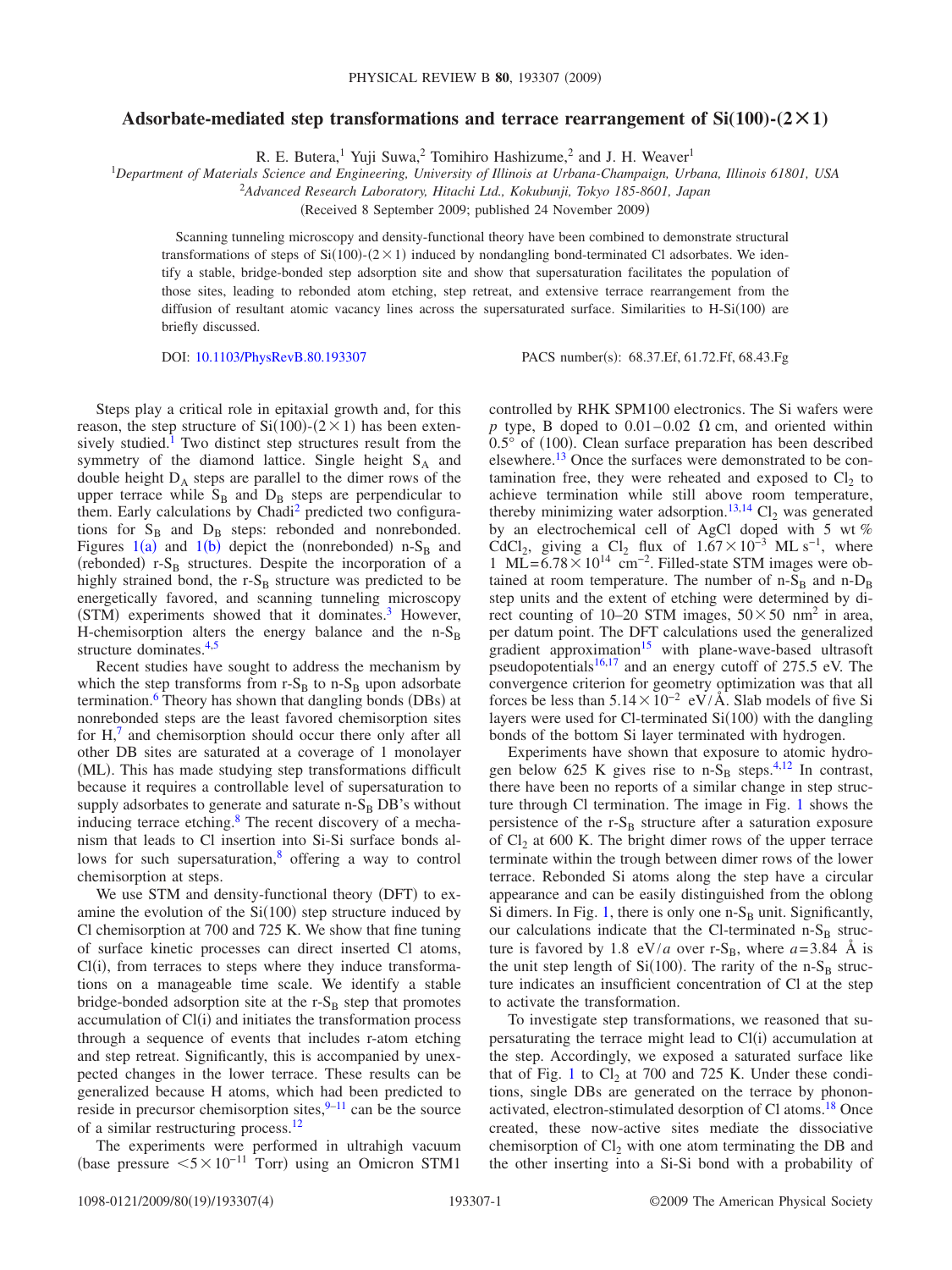<span id="page-1-0"></span>

FIG. 1. (Color online) Models of (a)  $n-S_B$  and (b)  $r-S_B$  steps identifying r atoms and n atoms, which form a strained bond in (b). The filled-state STM image  $(-2.00 \text{ V sample bias})$  shows an S<sub>B</sub> step after saturation with Cl at 600 K. The step is predominantly  $r-S_B$ . r atoms appear circular and are adjacent to steps, whereas dimers have an oblong appearance.

 $\sim$ 10%<sup>[8](#page-3-7)</sup>. Whereas insertion is expected at room temperature, it is difficult to quantify because  $Cl(i)$  is highly mobile and readily converts into Cl(a), an adsorbed Cl atom, at a DB.<sup>19,[20](#page-3-18)</sup> Since the barrier for Cl(i)-Cl(a) decay is only  $\sim$ 0.15–0.3 eV,<sup>21</sup> Cl(i) will decay before reaching the step. For saturated surfaces, this decay route is blocked.

Previous studies of Cl supersaturation above 750 K showed that  $Cl(i)$  atoms were lost when they paired on terrace dimers to form volatile  $SiCl<sub>2</sub>$  units.<sup>8</sup> The activation barriers for Cl(i) diffusion<sup>22</sup> and pairing<sup>20</sup> are 0.3–0.4 and 2.5 eV, respectively. The large barrier to pair hinders etching and results in an increase in Cl(i) concentration with decreasing temperature, as demonstrated by Aldao *et al.*[20](#page-3-18)

By reducing the temperature to 700–725 K, we have found a regime where diffusion is facile but pairing and terrace desorption of  $SiCl<sub>2</sub>$  are minimal. Accordingly, mobile Cl(i) species can interrogate the surface and populate step sites. Instead of a relatively straightforward conversion of the step structure, however, we see that  $Cl(i)$  promotes etching of  $r$  atoms and, ultimately, n-S<sub>B</sub> formation through the unexpected diffusion of vacancy lines across the saturated surface. This offers new insights into step dynamics while the diffusion of vacancy lines demonstrates that changes in the step structure can result in extensive restructuring of the lower terrace.

To establish an energetic correlation between Cl(i) accumulation and r-atom etching and  $n-S_B$  formation, we first determined a stable adsorption site for  $Cl(i)$  at the r-S<sub>B</sub> step. Figure  $2(a)$  $2(a)$  depicts the initial Cl-terminated r-S<sub>B</sub> step structure and Fig.  $2(b)$  $2(b)$  depicts that structure with Cl(i) forming a bridge bond between an r atom and an n atom. The total energy of Fig.  $2(b)$  $2(b)$  is 0.34 eV lower than that of Fig.  $2(a)$ .<sup>[23](#page-3-21)</sup> Moreover, our calculations indicate that the step bridgebonded Cl(i) is  $\sim 0.5$  eV lower in energy than terrace bound  $Cl(i)$  so that the site identified in Fig.  $2(b)$  $2(b)$  acts as a sink. Pairs of adjacent  $Cl(i)$ 's are bound with an energy of 0.4 eV.

Figures  $2(c)$  $2(c)$  and  $2(d)$  depict a pathway whereby Cl(i) accumulation at bridge-bonded step sites creates a nonrebonded step. The structure of Fig.  $2(c)$  $2(c)$  was obtained by opti-

<span id="page-1-1"></span>

FIG. 2. (Color online) Calculated step structures relevant to r-atom etching. Periodic boundary conditions were applied to each calculation so that the top and bottom rows of Si atoms, as presented, are equivalent. Only the top three Si layers are shown. (a) Initial  $r-S_B$  step structure after Cl-termination. (b) Chemisorption of  $Cl(i)$  at the step forms a bridge-bond between an r atom and n atom. It is  $\sim 0.5$  eV lower in energy than for Cl(i) on the terrace. (c) Pairing of adjacent Cl(i)s produces volatile  $SiCl<sub>2</sub>$  units, gaining 0.4 eV relative to two isolated units. (d) Desorption of both r atoms as  $\text{SiCl}_2$  gains 3.46 eV/*a*, relative to (a), with dimerization and Cl termination of the exposed Si layer. The box is one unit of an r-atom vacancy line.

mizing the geometry for two adjacent  $Cl(i)$  from two different initial conditions where both produced a bridgebonded  $Cl(i)$  and a neighboring volatile  $SiCl<sub>2</sub>$  with a DB at the step.  $SiCl<sub>2</sub>$  desorption from both r-atom sites of a single step unit produces an atom-wide vacancy along an  $n-D_B$  step and gains 3.46 eV/*a*, assuming dimerization of the second layer Si atoms and Cl termination of the resulting DBs, as shown in Fig.  $2(d)$  $2(d)$ .

The STM image in Fig. [3](#page-2-0) was acquired after 8 h of continuous  $Cl_2$  exposure at 700 K. Atom-wide vacancy lines (AVLs), like that shown, were commonly observed along or close to  $S_B$  steps at 700 and 725 K. In contrast, they were never observed above 750 K because the delicate balance between  $Cl(i)$  accumulation at steps and  $SiCl<sub>2</sub>$  desorption from terrace sites was disturbed in favor of terrace etching. From the relationship between kink length and step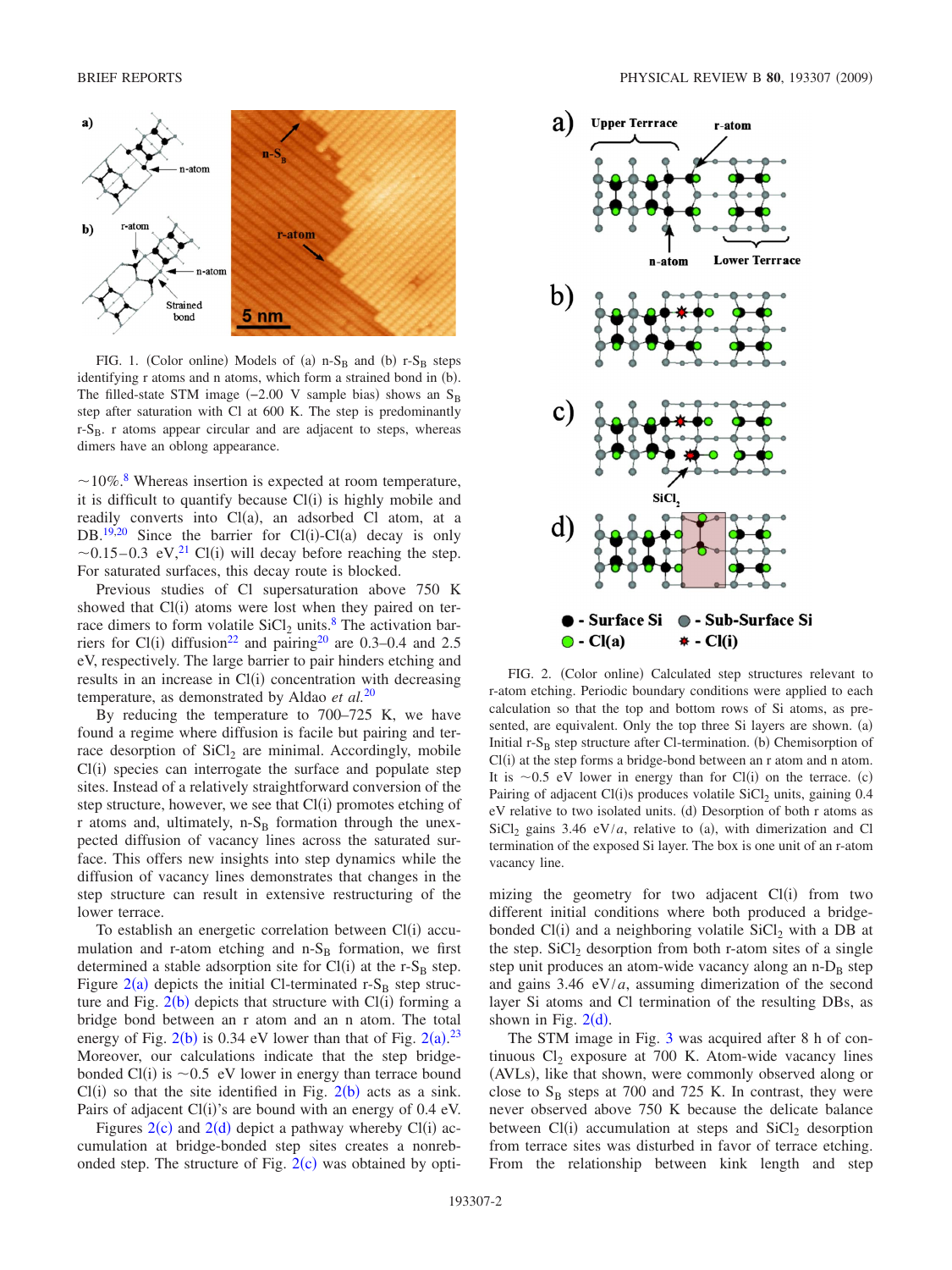<span id="page-2-0"></span>

FIG. 3. (Color online) STM image  $(-2.00 \text{ V})$  of an S<sub>B</sub> step after 8 h of  $Cl_2$  exposure at 700 K. The AVL is composed of 18 r-atom vacancies. The units originating along step units 6, 9, and 10 have diffused to produce a continuous AVL and an APB where the dimers are out of registry with the lower terrace. Unit 9 has retreated by one dimer and regained the  $r-S_B$  structure despite undergoing r-atom etching. The inset is the calculated STM image (-2.00 V) of the structure depicted in Fig.  $2(d)$  $2(d)$ .

structure, $^{24}$  we can conclude that the AVL in Fig. [3](#page-2-0) is derived from r-atom vacancies. The two-dimer-long kink separating step units 1 and 2 indicates that they should have the same structure. Unit 1 is  $r-S_B$  and unit 2 should be as well. Similarly, units  $3-8$  and 10 should be  $r-S_B$  while units 9 and 11 should be  $n-S_B$ . We conclude that the r atoms expected below these units have been etched. The calculated STM image of the structure in Fig.  $2(d)$  $2(d)$ , shown in the inset, is in excellent agreement with experiment.

From Fig.  $2(d)$  $2(d)$ , r-atom etching initially produces an n- $D_B$ step because of the vacancy line along the step. This can convert to  $n-S_B$  if the vacancy line diffuses into the lower terrace while dimers shift toward the step. The antiphase boundary (APB) in Fig. [3](#page-2-0) provides evidence of vacancy line diffusion because an APB is produced when dimers shift in half-dimer-length increments. $25$  In Fig. [3,](#page-2-0) the dimers below step units 6, 9, and 10 are out of registry with the lower terrace and the AVL is one dimer length away from these units. As a result, units 6 and 10 resemble pristine unit 11, which is  $n-S_B$ . Unit 9 will be discussed below.

The rates of r-atom etching at 700 and 725 K were  $1.48 \pm 0.13 \times 10^{-4}$  and  $0.94 \pm 0.10 \times 10^{-4} a^{-1}$  min<sup>-1</sup>, respectively, whereas the rates of nonrebonded step formation were  $2.17 \pm 0.29 \times 10^{-4}$  and  $0.66 \pm 0.31 \times 10^{-4} a^{-1}$  min<sup>-1</sup>. These rates were calculated from the r-atom vacancy concentration and the number of nonrebonded step units  $(n-S_B \text{ and } n-D_B)$ per step length after 1, 2, 4, 8, 12, and 16 h of  $Cl_2$  exposure. Both display the inverse relationship with temperature seen for the concentration of Cl(i).<sup>[20](#page-3-18)</sup> Intriguingly, at 725 K the r-atom etch rate exceeds the nonrebonded step formation rate. Since etching produces nonrebonded steps, this suggests that some nonrebonded step units have reverted back to the rebonded structure despite the substantial energy preference, 1.8  $eV/a$ , for the former. In particular, the vacancies below step unit 9 of Fig. [3](#page-2-0) indicate that etching has occurred even

<span id="page-2-1"></span>

FIG. 4. (Color online) STM image  $(-2.25 \text{ V})$  after 12 h of  $Cl_2$ exposure at 725 K. The  $(2 \times 1)$  and  $(2 \times 1)'$  domains reflect an extensive etching and terrace restructuring as each unit along the  $(2 \times 1)'$  domain has undergone r-atom etching and retreat. The resulting vacancy lines diffuse and annihilate at the  $S_A$  step. The AVL is a remnant that has yet to annihilate.

though r atoms can be seen along this step unit. In this case, the step unit must have retreated by a single dimer, through etching, and the  $n-S_B$  structure has reverted back to  $r-S_B$ .

Step retreat suggests a lower barrier for Cl(i) pairing on a step dimer than on a terrace dimer. De Wijs *et al.*[22](#page-3-20) reported that the edge of a dimer vacancy accommodates  $Cl(i)$  and that the energy gained through  $2SiCl<sub>2</sub>$  formation at the ends of such a vacancy is 0.3 eV greater than if it were to form in a defect-free region. They add that the desorption energy is  $\sim$ 0 for the first and  $\sim$ 1.0 eV for the second SiCl<sub>2</sub> unit. By analogy, the  $S_B$  step should favor  $2SiCl_2$  formation as there is more room for bond distortion and relaxation. Accordingly, n-S<sub>B</sub> and n-D<sub>B</sub> step dimers will be sinks for Cl(i) after the structure depicted in Fig.  $2(b)$  $2(b)$  is eliminated during r-atom etching.  $SiCl<sub>2</sub>$  desorption from these sites will cause the step to retreat by a single dimer and regain the  $r-S_B$  structure.

Figure [4](#page-2-1) provides evidence that the processes discussed above occur on a much larger scale than was expected. The STM image was obtained after 12 h of continuous exposure at 725 K. Surprisingly, it shows a terrace with two major domains labeled  $(2 \times 1)$  and  $(2 \times 1)'$  that are shifted relative to one another by a half-dimer unit, as evidenced by the APB. As in Fig. [3,](#page-2-0) the AVL is indicative of r-atom etching while the APB can be associated with vacancy line diffusion away from the step. Since the step units bounded by the AVL all display the rebonded structure, each has retreated in a similar manner to unit 9 of Fig. [3,](#page-2-0) with further evidence given by the adjacent  $r-S_B$  units that are separated by a single-dimer-long kink across the APB.

Remarkably, the 16-dimer long kink identified in Fig. [4](#page-2-1) signifies that etching and step retreat have occurred at each step unit along the  $(2 \times 1)'$  domain even though the AVL does not span the entire terrace below. We reason that the missing vacancy line segments have diffused across the terrace and annihilated at the  $S_A$  step. The AVL that can be seen is a remnant of this process and it has yet to annihilate at the step below. In this manner, the vacancy lines not only dif